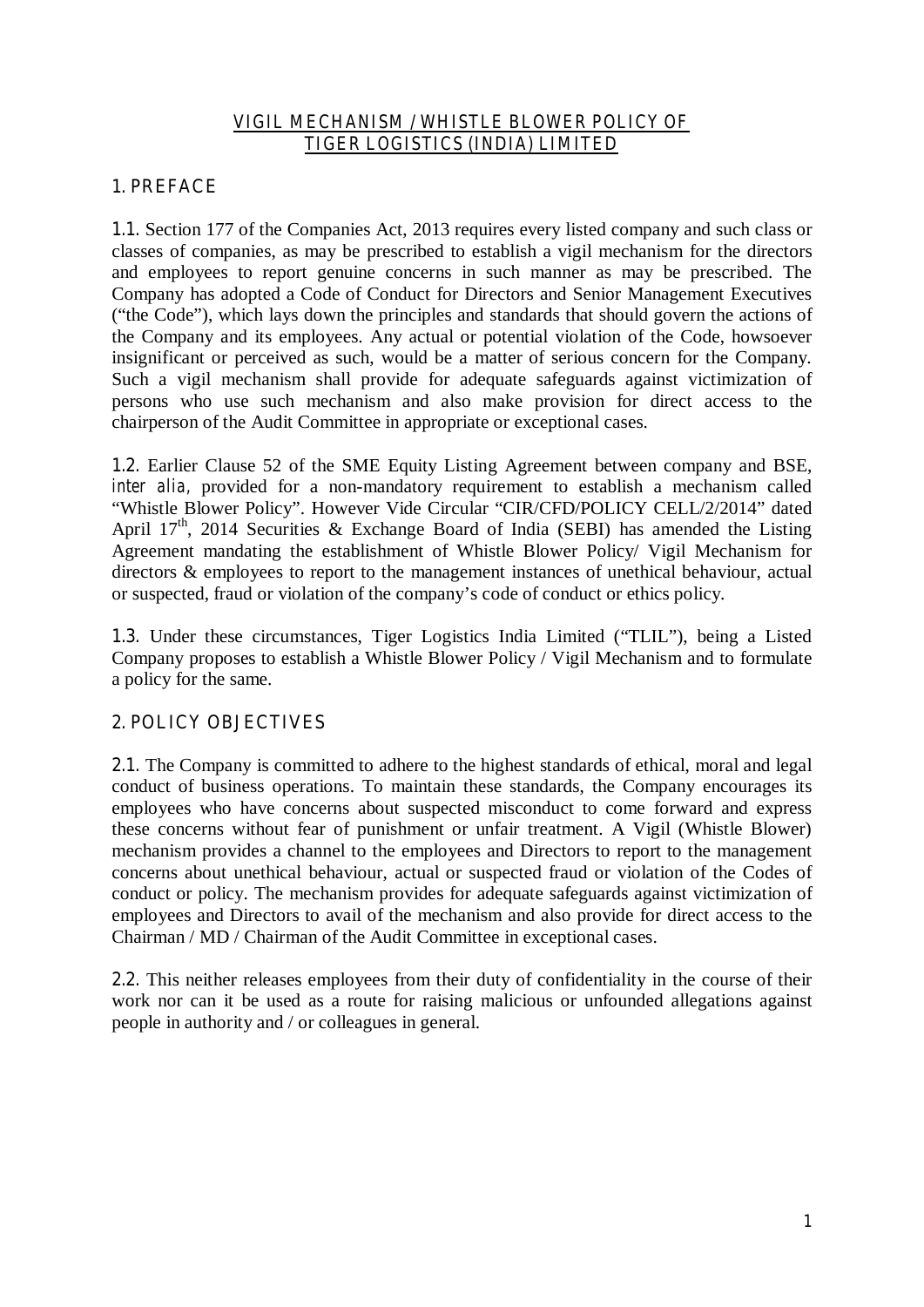### **3. SCOPE OF THE POLICY**

**3.1.** This Policy covers malpractices and events which have taken place / suspected to have taken place, misuse or abuse of authority, fraud or suspected fraud, violation of company rules, manipulations, negligence causing danger to public health and safety, misappropriation of monies, and other matters or activity on account of which the interest of the Company is affected and formally reported by whistle blowers concerning its employees.

# **4. DEFINITIONS**

**4.1. "Alleged wrongful conduct"** shall mean violation of law, Infringement of Company's rules, misappropriation of monies, actual or suspected fraud, substantial and specific danger to public health and safety or abuse of authority".

**4.2.** "**Audit Committee"** means a Committee constituted by the Board of Directors of the Company in accordance guidelines of Listing Agreement and Companies Act, 2013 and earlier Companies Act 1956 for the time being in force.

**4.3. "Board**" means the Board of Directors of the Company.

**4.4.** "**Company"** means the Tiger Logistics India Limited and all its offices.

**4.5.** "**Code**" means Code of Conduct for Directors and Senior Management Executives adopted by Tiger Logistics India Limited.

**4.6. "Employee**" means all the present employees and whole time Directors of the Company (Whether working in India or abroad).

**4.7.** "**Protected Disclosure"** means a concern raised by an employee or group of employees of the Company, through a written communication and made in good faith which discloses or demonstrates information about an unethical or improper activity under the title "**SCOPE OF THE POLICY**" with respect to the Company. It should be factual and not speculative or in the nature of an interpretation / conclusion and should contain as much specific information as possible to allow for proper assessment of the nature and extent of the concern.

**4.8. "Subject"** means a person or group of persons against or in relation to whom a Protected Disclosure is made or evidence gathered during the course of an investigation.

**4.9.** "**Vigilance and Ethics Officer**" means an officer appointed to receive protected disclosures from whistle blowers, maintaining records thereof, placing the same before the Audit Committee for its disposal and informing the Whistle Blower the result thereof.

**4.10.** "**Whistle Blower"** is an employee or group of employees who make a Protected Disclosure under this Policy and also referred in this policy as complainant.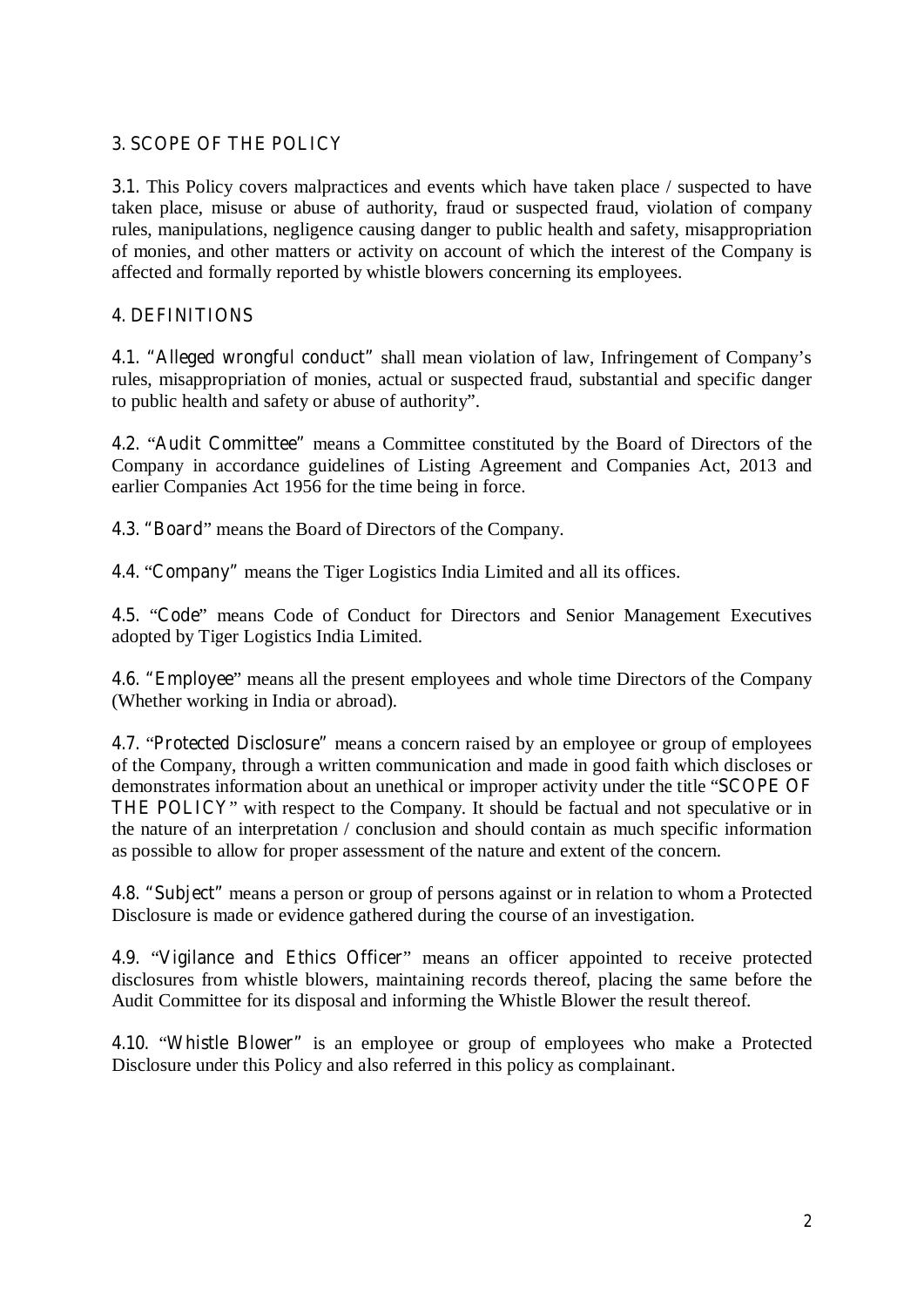## **5. ELIGIBILITY**

All Employees of the Company are eligible to make Protected Disclosures under the Policy in relation to matters concerning the Company.

#### **6. RECEIPT AND DISPOSAL OF PROTECTED DISCLOSURES**.

**6.1.** All Protected Disclosures should be reported in writing by the complainant as soon as possible after the Whistle Blower becomes aware of the same so as to ensure a clear understanding of the issues raised and should either be typed or written in a legible handwriting in English or Hindi.

**6.2.** The Protected Disclosure should be submitted in a closed and secured envelope and should be super scribed as **"Protected disclosure under the Whistle Blower policy"**. Alternatively, the same can also be sent through email with the subject **"Protected disclosure under the Whistle Blower policy".** If the complaint is not super scribed and closed as mentioned above, it will not be possible for the Audit Committee to protect the complainant and the protected disclosure will be dealt with as if a normal disclosure. **In order to protect identity of the complainant, the Vigilance and Ethics Officer will not issue any acknowledgement to the complainants and they are advised neither to write their name / address on the envelope nor enter into any further correspondence with the Vigilance and Ethics Officer.** The Vigilance and Ethics Officer shall assure that in case any further clarification is required he will get in touch with the complainant.

**6.3.** Anonymous / Pseudonymous disclosure shall not be entertained by the Vigilance and Ethics Officer.

**6.4.** The Protected Disclosure should be forwarded under a covering letter signed by the complainant. The Vigilance and Ethics Officer / Chairman of the Audit Committee/ MD/ Chairman as the case may be, shall detach the covering letter bearing the identity of the Whistle Blower and process only the Protected Disclosure.

**6.5.** All Protected Disclosures should be addressed to the Vigilance and Ethics Officer of the Company or to the Chairman of the Audit Committee/ MD/ Chairman in exceptional cases. The contact details of the Vigilance and Ethics Officer is as under:-

**Name & Address of Vigilance and Ethics Officer:** Company Secretary will be act as Vigilance and Ethics officer of Tiger Logistics (India) Limited – Mr. Vishal Saurav resident of WZ-415. Naraina Village, New Delhi-110028, India and Email idof WZ-415, Naraina Village, New Delhi-110028, India and Email idcsvishal@tigerlogistics.in

**6.6.** Protected Disclosure against the Vigilance and Ethics Officer should be addressed to the Chairman of the Company and the Protected Disclosure against the Chairman/ MD of the Company should be addressed to the Chairman of the Audit Committee. The contact details of the Chairman, MD and the Chairman of the Audit committee are as under: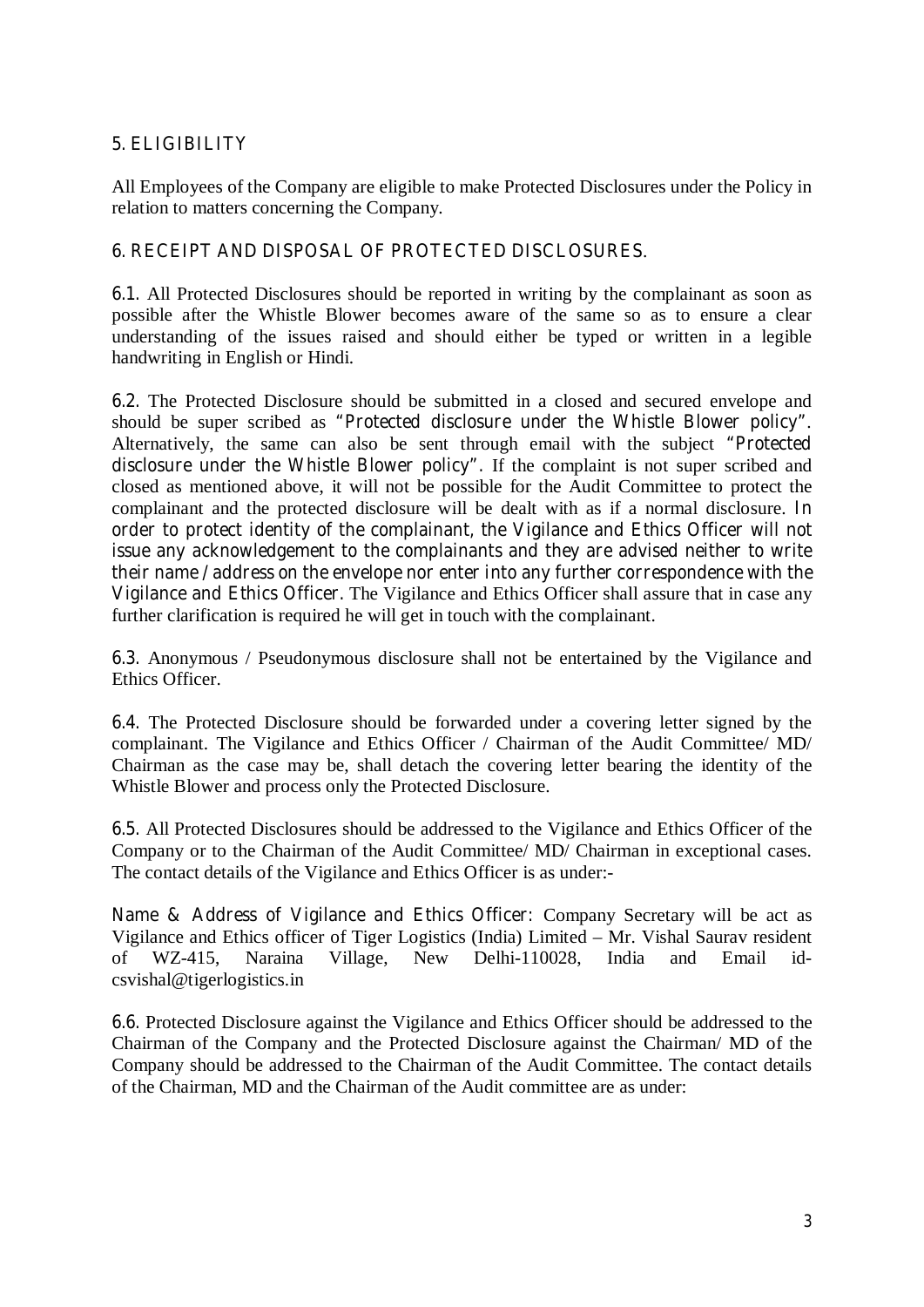**Name and Address of Chairman & Managing Director –**Mr. Harpreet Singh Malhotra resident of B-122, G.F. Sarvodaya Enclave, New Delhi, 110017, India and Email Id- Harpreet@tigerlogistics.in **Name and Address of the Chairman of the Audit Committee-** Mr. Praneet Kohli resident of 31,Shiriram Road, Civil Lines, Delhi, 110054, India and Email id- praneet@tigerlogistics.in

**6.7.** On receipt of the protected disclosure the Vigilance and Ethics Officer / Chairman / MD / Chairman of the Audit Committee, as the case may be, shall make a record of the Protected Disclosure and also ascertain from the complainant whether he was the person who made the protected disclosure or not. He shall also carry out initial investigation either himself or by involving any other Officer of the Company or an outside agency before referring the matter to the Audit Committee of the Company for further appropriate investigation and needful action. The record will include:

- a) Brief facts;
- b) Whether the same Protected Disclosure was raised previously by anyone, and if so, the outcome thereof;
- c) Whether the same Protected Disclosure was raised previously on the same subject;
- d) Details of actions taken by Vigilance and Ethics Officer / Chairman / MD for processing the complaint
- e) Findings of the Audit Committee
- f) The recommendations of the Audit Committee/ other action(s).

**6.8.** The Audit Committee, if deems fit, may call for further information or particulars from the complainant.

# **7. INVESTIGATION**

**7.1.** All protected disclosures under this policy will be recorded and thoroughly investigated. The Audit Committee may investigate and may at its discretion consider involving any other Officer of the Company and / or an outside agency for the purpose of investigation.

**7.2.** The decision to conduct an investigation is by itself not an accusation and is to be treated as a neutral fact finding process.

**7.3.** Subject(s) will normally be informed in writing of the allegations at the outset of a formal investigation and have opportunities for providing their inputs during the investigation.

**7.4.** Subject(s) shall have a duty to co-operate with the Audit Committee or any of the Officers appointed by it in this regard to the extent that such co-operation will not compromise self incrimination protection available under the applicable law.

**7.5.** Subject(s) have a right to consult with a person or persons of their choice, other than the Vigilance and Ethics Officer / Investigators and /or members of the Audit Committee and / or the Whistle Blower.

**7.6.** Subject(s) have a responsibility not to interfere with the investigation. Evidence shall not be withheld, destroyed or tampered with and witness shall not be influenced, coached, threatened or intimidated by the subject(s).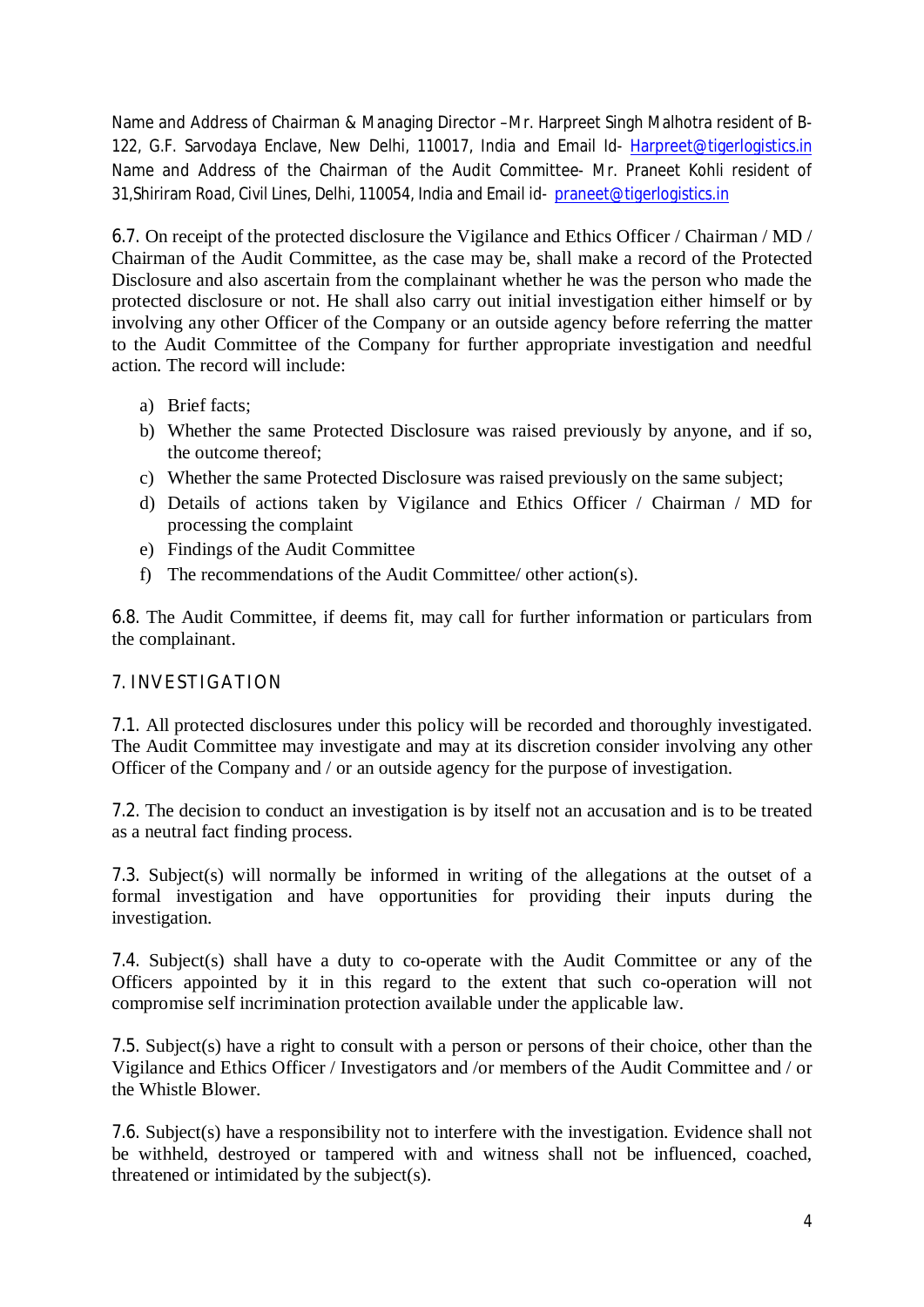**7.7.** Unless there are compelling reasons not to do so, subject(s) will be given the opportunity to respond to material findings contained in the investigation report. No allegation of wrong doing against a subject(s) shall be considered as maintainable unless there is good evidence in support of the allegation.

**7.8.** Subject(s) have a right to be informed of the outcome of the investigations. If allegations are not sustained, the Subject should be consulted as to whether public disclosure of the investigation results would be in the best interest of the Subject and the Company.

**7.9.** The investigation shall be completed normally within 90 days of the receipt of the protected disclosure and is extendable by such period as the Audit Committee deems fit.

### **8. DECISION AND REPORTING**

**8.1.** If an investigation leads the Vigilance and Ethics Officer / Chairman of the Audit Committee to conclude that an improper or unethical act has been committed, the Vigilance and Ethics Officer / Chairman of the Audit Committee shall recommend to the management of the Company to take such disciplinary or corrective action as he may deem fit. It is clarified that any disciplinary or corrective action initiated against the Subject as a result of the findings of an investigation pursuant to this Policy shall adhere to the applicable personnel or staff conduct and disciplinary procedures.

**8.2.** The Vigilance and Ethics Officer shall submit a report to the Chairman of the Audit Committee on a regular basis about all Protected Disclosures referred to him/her since the last report together with the results of investigations, if any.

**8.3.** In case the Subject is the Chairman/MD of the Company, the Chairman of the Audit Committee after examining the Protected Disclosure shall forward the protected disclosure to other members of the Audit Committee if deemed fit. The Audit Committee shall appropriately and expeditiously investigate the Protected Disclosure.

**8.4.** If the report of investigation is not to the satisfaction of the complainant, the complainant has the right to report the event to the appropriate legal or investigating agency.

**8.5.** A complainant who makes false allegations of unethical & improper practices or about alleged wrongful conduct of the subject to the Vigilance and Ethics Officer or the Audit Committee shall be subject to appropriate disciplinary action in accordance with the rules, procedures and policies of the Company.

### **9. SECRECY / CONFIDENTIALITY**

**9.1.** The complainant, Vigilance and Ethics Officer, Members of Audit Committee, the Subject and everybody involved in the process shall:

**9.1.1.** Maintain confidentiality of all matters under this Policy

**9.1.2.** Discuss only to the extent or with those persons as required under this policy for completing the process of investigations.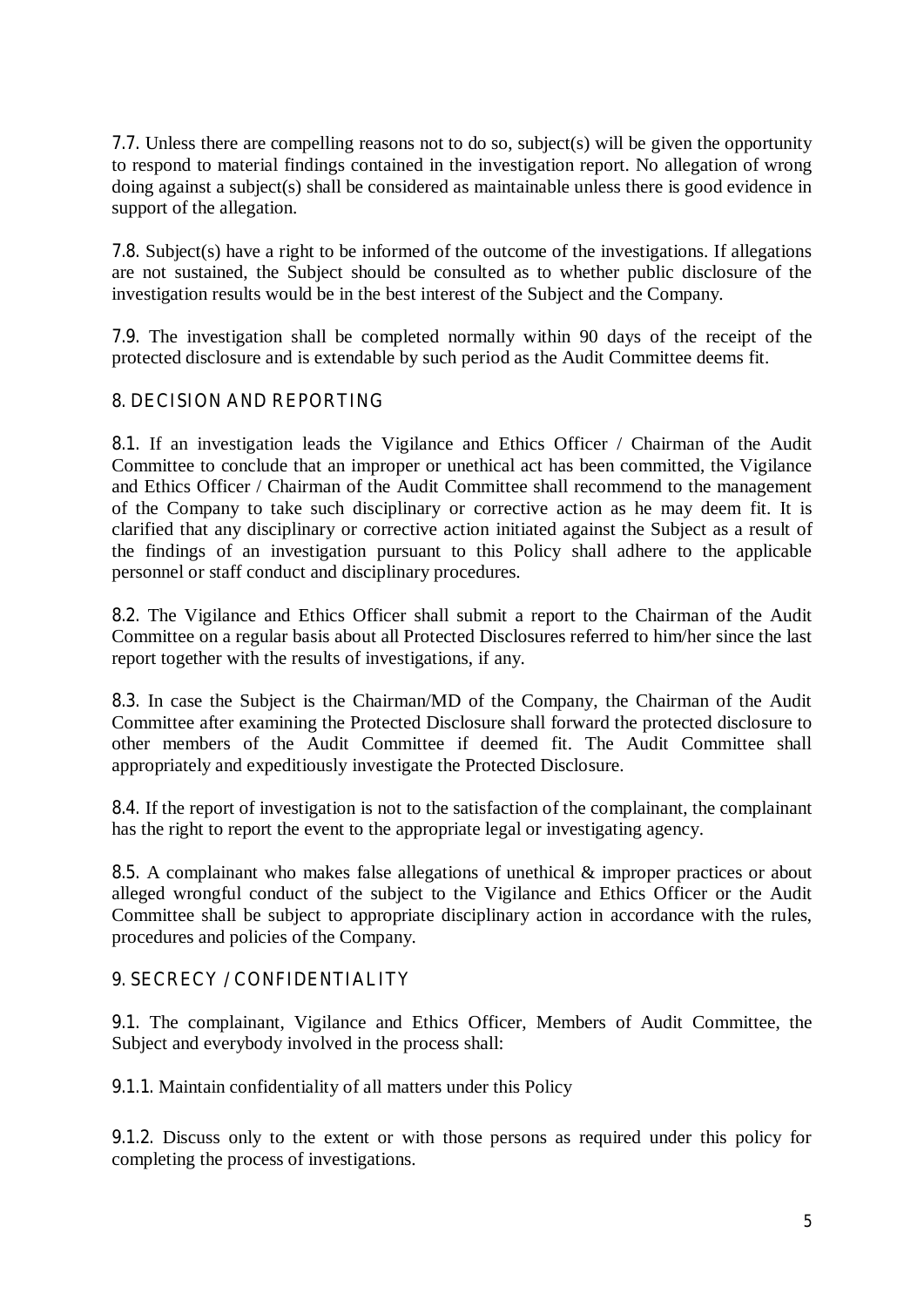#### **9.1.3.** Do not keep the papers unattended anywhere at any time

**9.1.4.** Keep the electronic mails / files under password.

### **10. PROTECTION**

**10.1.** No unfair treatment will be meted out to a Whistle Blower by virtue of his/ her having reported a Protected Disclosure under this policy. The company, as a policy, condemns any kind of discrimination, harassment, victimization or any other unfair employment practice being adopted against Whistle Blowers. Complete protection will, therefore, be given to Whistle Blowers against any unfair practice like retaliation, threat or intimidation of termination / suspension of service, disciplinary action, transfer, demotion, refusal of promotion or the like including any direct or indirect use of authority to obstruct the Whistle Blower's right to continue to perform his duties / functions including making further Protected Disclosure. The company will take steps to minimize difficulties, which the Whistle Blower may experience as a result of making the Protected Disclosure. Thus if the Whistle Blower is required to give evidence in criminal or disciplinary proceedings, the Company will arrange for the Whistle Blower to receive advice about the procedure, etc.

**10.2.** A Whistle Blower may report any violation of the above clause to the Chairman of the Audit Committee, who shall investigate into the same and recommend suitable action to the management.

**10.3.** The identity of the Whistle Blower shall be kept confidential to the extent possible and permitted under law. The identity of the complainant will not be revealed unless he himself has made either his details public or disclosed his identity to any other office or authority. In the event of the identity of the complainant being disclosed, the Audit Committee is authorized to initiate appropriate action as per extant regulations against the person or agency making such disclosure. The identity of the Whistle Blower, if known, shall remain confidential to those persons directly involved in applying this policy, unless the issue requires investigation by law enforcement agencies, in which case members of the organization are subject to subpoena where recipient of document has to appear in court as witness.

**10.4.** Any other Employee assisting in the said investigation shall also be protected to the same extent as the Whistle Blower.

**10.5.** Provided however that the complainant before making a complaint has reasonable belief that an issue exists and he has acted in good faith. Any complaint not made in good faith as assessed as such by the Audit Committee shall be viewed seriously and the complainant shall be subject to disciplinary action as per the Rules / certified standing orders of the Company. This policy does not protect an employee from an adverse action taken independent of his disclosure of unethical and improper practice etc. unrelated to a disclosure made pursuant to this policy.

### **11. ACCESS TO CHAIRMAN OF THE AUDIT COMMITTEE**

**11.1.** The Whistle Blower shall have right to access Chairman of the Audit Committee directly in exceptional cases and the Chairman of the Audit Committee is authorized to prescribe suitable directions in this regard.